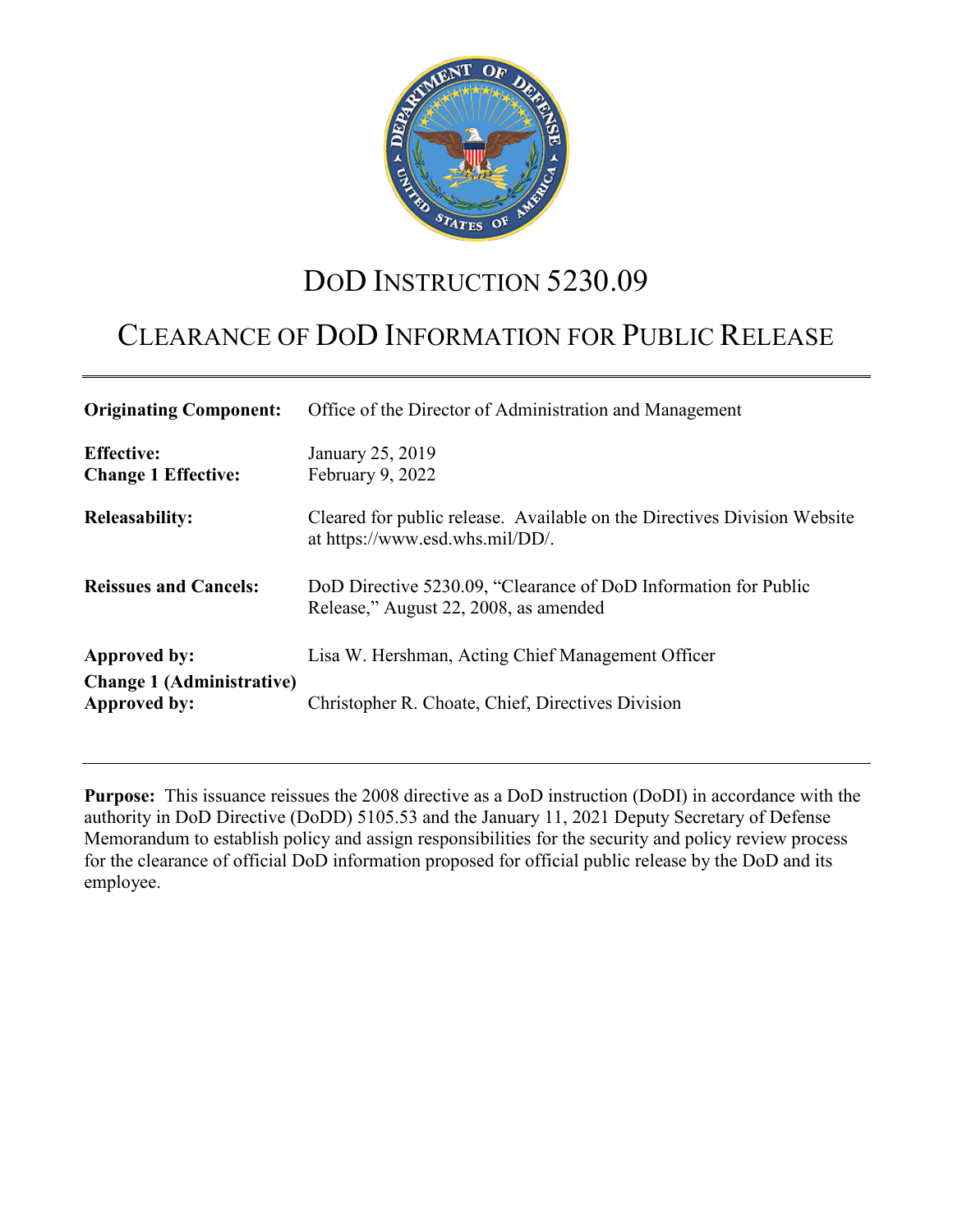## **TABLE OF CONTENTS**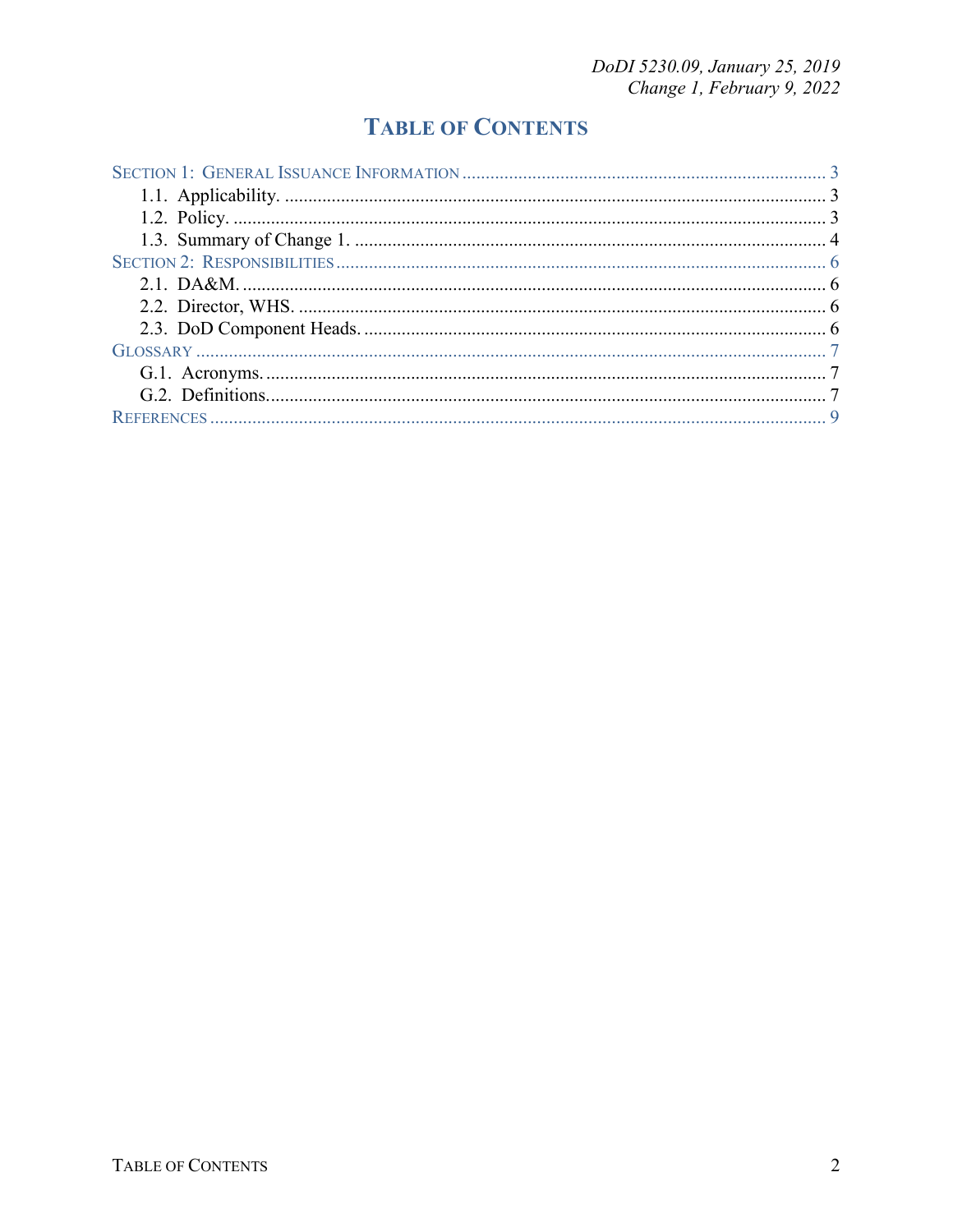### **SECTION 1: GENERAL ISSUANCE INFORMATION**

#### <span id="page-2-1"></span><span id="page-2-0"></span>**1.1. APPLICABILITY.**

a. This issuance applies to OSD, the Military Departments, the Office of the Chairman of the Joint Chiefs of Staff and the Joint Staff, the Combatant Commands, the Office of Inspector General of the Department of Defense, the Defense Agencies, the DoD Field Activities, and all other organizational entities within the DoD (referred to collectively in this issuance as the "DoD Components").

b. This issuance does not apply for provisions governing review of:

(1) Prepared statements, transcripts of testimony, questions for the record, inserts for the record, budget documents, and other material provided to congressional committees that may be included in the published records in accordance with DoDI 5400.04.

(2) Information before publication or disclosure by DoD contractors in accordance with Part 117 of Title 32, Code of Federal Regulations, Volumes 1-3 of DoD Manual (DoDM) 5200.01, and DoDI 5200.48.

(3) Official information in litigation in accordance with DoDD 5405.2.

(4) Release of official DoD information to media organizations in accordance with DoDD 5122.05.

(5) Release of visual imagery, captured by DoD personnel on personal equipment, to media organizations in accordance with DoDI 5040.02.

(6) Release of information requested pursuant to Section 552 of Title 10, United States Code (U.S.C.), also known as the "Freedom of Information Act," and Section 552a of Title 10, U.S.C., also known as the "Privacy Act."

<span id="page-2-2"></span>**1.2. POLICY.** It is DoD policy that:

a. Accurate and timely information is made available to the public and the Congress to help with analysis and understanding of defense strategy, defense policy, and national security issues.

b. Any official DoD information intended for public release that pertains to military matters, national security issues, or subjects of significant concern to the DoD will undergo a prepublication review before release.

c. The Office of Inspector General of the Department of Defense, as an independent and objective component in the DoD, is exempt from the policy review provisions of this issuance. As necessary, information may be submitted for prepublication review before public release.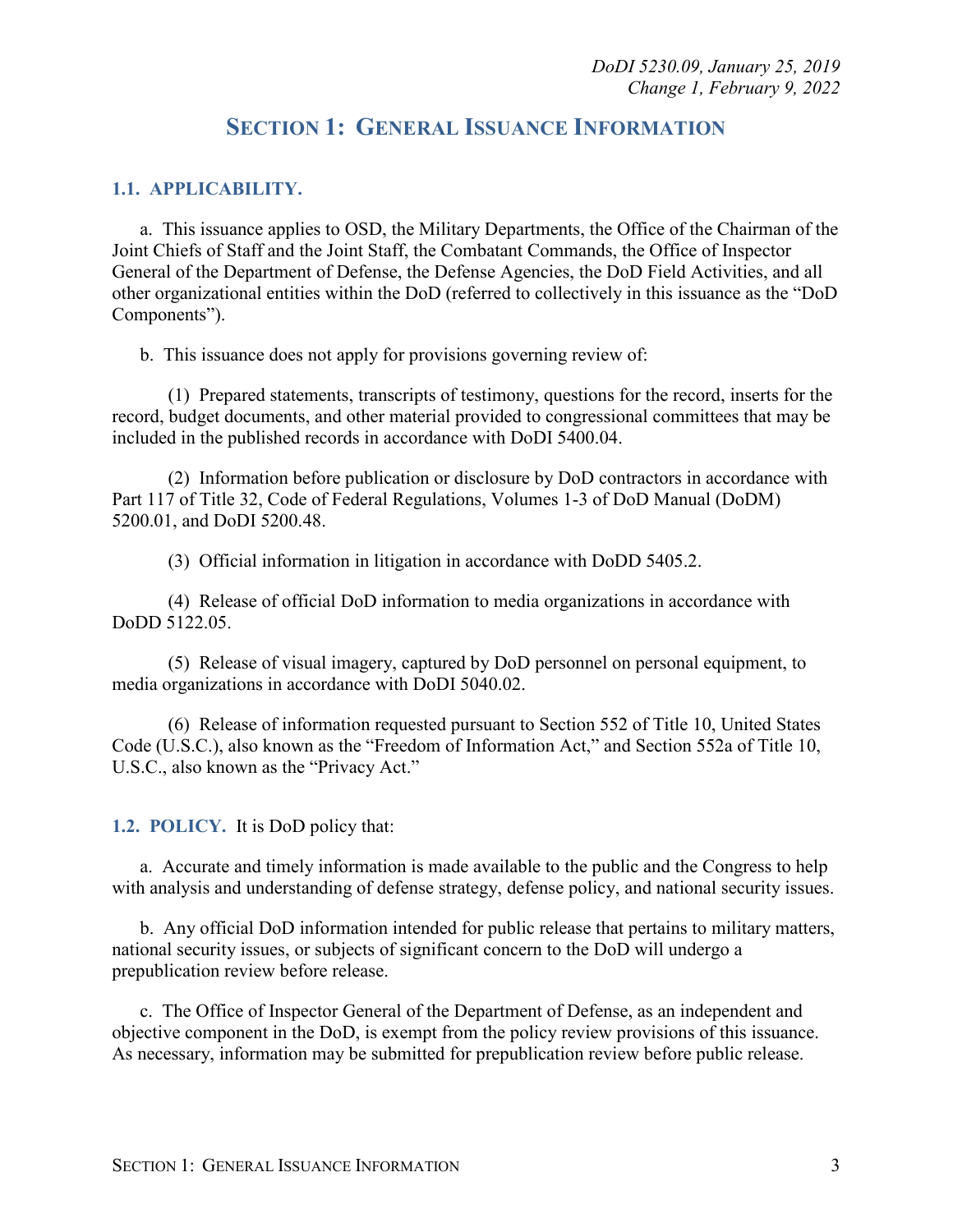d. The public release of official DoD information is limited only as necessary to safeguard information requiring protection in the interest of national security or other legitimate governmental interest, as authorized by DoDDs 5122.05, 5205.02E, 5230.25, 5400.07, 5405.2, and 5500.07; DoDIs 5200.01, 5230.24, 5400.11, and 5230.27; Volumes 1-4 of DoDM 5200.01 and DoDM 5400.07; DoD 5400.11-R; DoD 5500.07-R; Chapter I, Subchapter M, Parts 120 through 130 of Title 22, Code of Federal Regulations; Executive Orders 13526 and 13556; and Section 4353 of Title 22, U.S.C.

e. Information released officially is consistent with established national and DoD policies and programs.

f. To ensure a climate of academic freedom and to encourage intellectual expression, DoD personnel who are students or faculty members of an academy, college, university, or DoD school:

(1) Are not required to submit for prepublication review papers or materials prepared in response to academic requirements when they are not intended for release outside the academic institution. However, these individuals remain obligated to ensure their work contains no classified, sensitive or controlled unclassified sources consistent with their nondisclosure agreements.

(2) Will submit materials for prepublication review if they are intended for public release or will be made available in public libraries. Clearance will be granted if classified information is not disclosed, controlled unclassified information is not disclosed, DoD interests are not jeopardized, and the author accurately portrays official policy, even if the author takes issue with that policy.

g. Retired and separated Service members, former DoD employees and contractors, and nonactive duty members of the Reserve Components will use the DoD prepublication review process to ensure that information they intend to release to the public does not compromise national security as required by their nondisclosure agreements. Those who forgo the prepublication review process and inadvertently, negligently, or willfully disclose classified information may be subject to an unauthorized disclosure investigation and legal action.

h. DoD personnel, while acting in a private capacity and not in connection with their official duties, may prepare information for public release through non-DoD venues or media. This information must undergo a prepublication review if it meets the criteria in DoDI 5230.29. Such activity must comply with ethical standards in DoDD 5500.07 and DoD 5500.07-R and may not have an adverse effect on duty performance or the authorized functions of the DoD.

<span id="page-3-0"></span>**1.3. SUMMARY OF CHANGE 1.** The changes to this issuance are administrative and, in accordance with the February 1, 2022 Washington Headquarters Services (WHS) Memorandum:

a. Reassign the Director of Administration, Office of the Deputy Chief Management Officer of the Department of Defense responsibilities and duties to the Director of Administration and Management (DA&M) in accordance with Section 901 of Public Law 116-283, which eliminated the position of the Deputy Chief Management Officer of the Department of Defense effective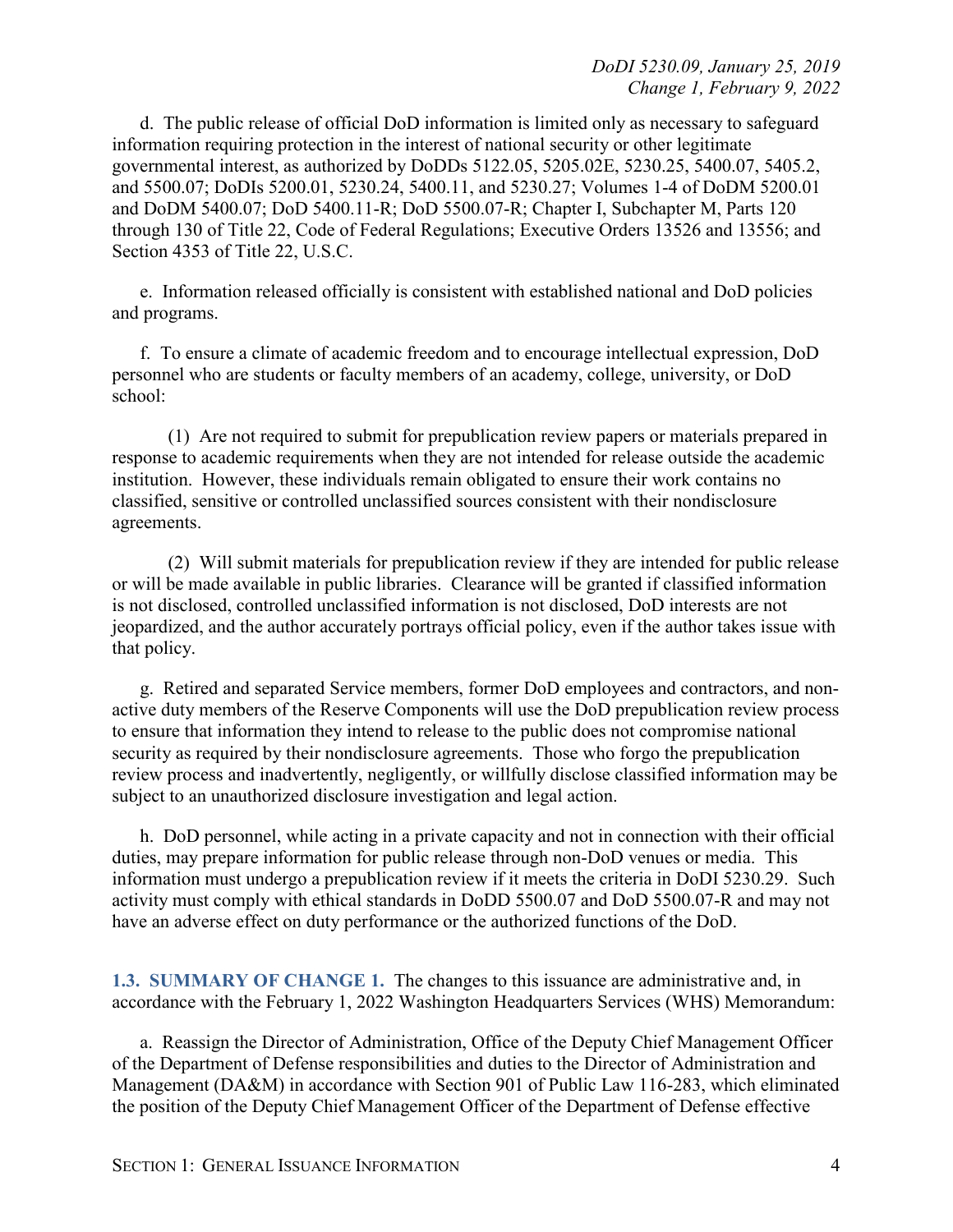January 1, 2021, and DoDD 5105.82 and the January 11, 2021 Deputy Secretary of Defense Memorandum, which implemented the February 1, 2022 WHS Memorandum and reestablished the DA&M.

b. Update references and organizational symbols for currency and accuracy.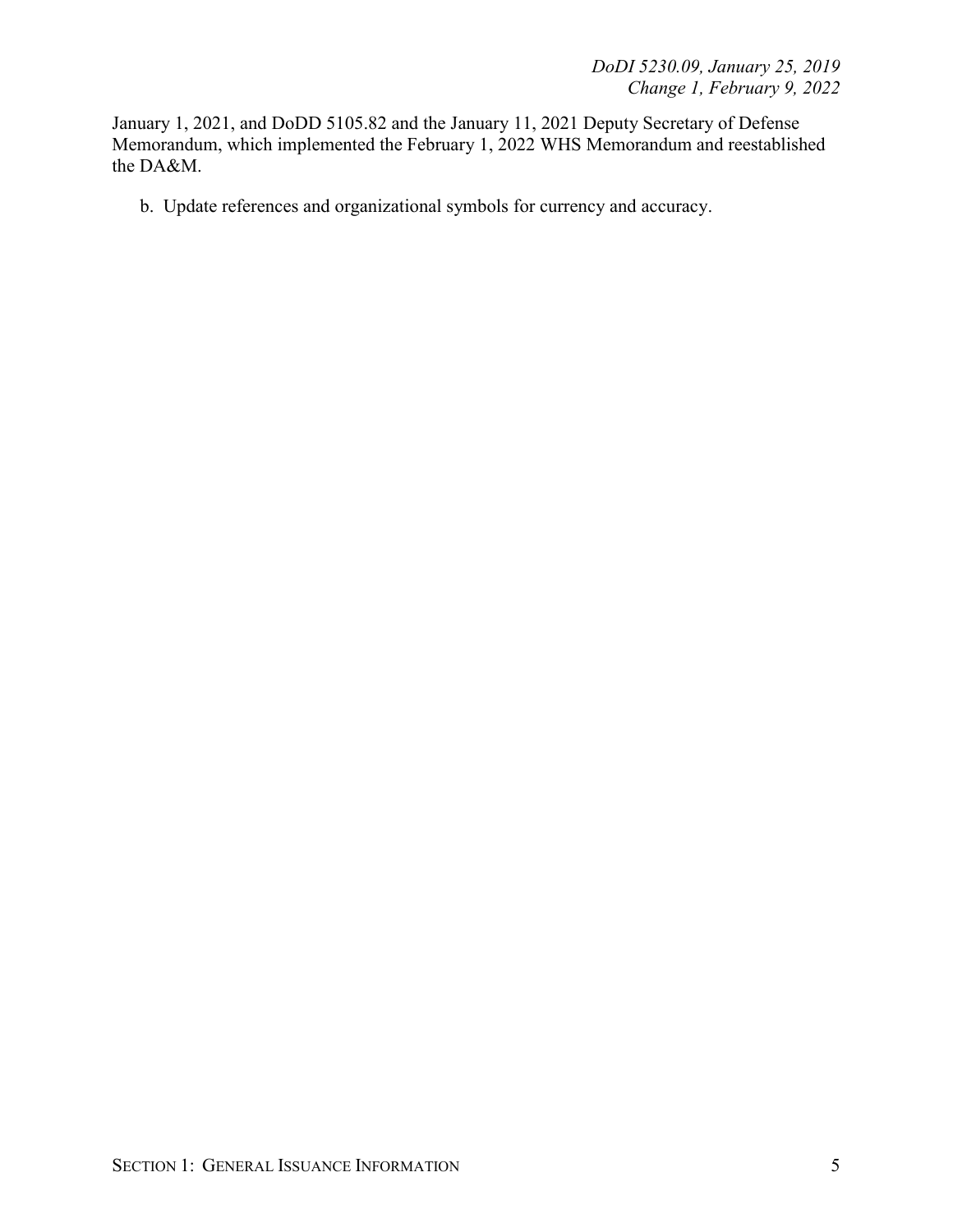### **SECTION 2: RESPONSIBILITIES**

<span id="page-5-1"></span><span id="page-5-0"></span>**2.1. DA&M.** The DA&M acts as the appellate authority for the DoD security and policy review process.

<span id="page-5-2"></span>**2.2. DIRECTOR, WHS.** Under the authority, direction, and control of the DA&M, the Director, WHS:

a. Monitors compliance with this issuance.

b. Develops procedures and reviews guidelines for the security and policy review of information intended for public release in coordination with offices of the OSD Principal Staff Assistants.

c. Implements the DoD prepublication review process through the Defense Office of Prepublication and Security Review in accordance with DoDD 5110.04.

#### <span id="page-5-3"></span>**2.3. DOD COMPONENT HEADS.** The DoD Component heads:

a. Provide prompt guidance and assistance to the Director, WHS, when requested, for the security or policy implications of information proposed for public release.

b. Establish policies and procedures to implement this issuance in their Components. Designate the DoD Component office and point of contact for implementation of this issuance and provide this information to the Defense Office of Prepublication and Security Review.

c. Forward official DoD information proposed for public release to the Director, WHS, for review, including a recommendation on the releasability of the information in accordance with DoDI 5230.29.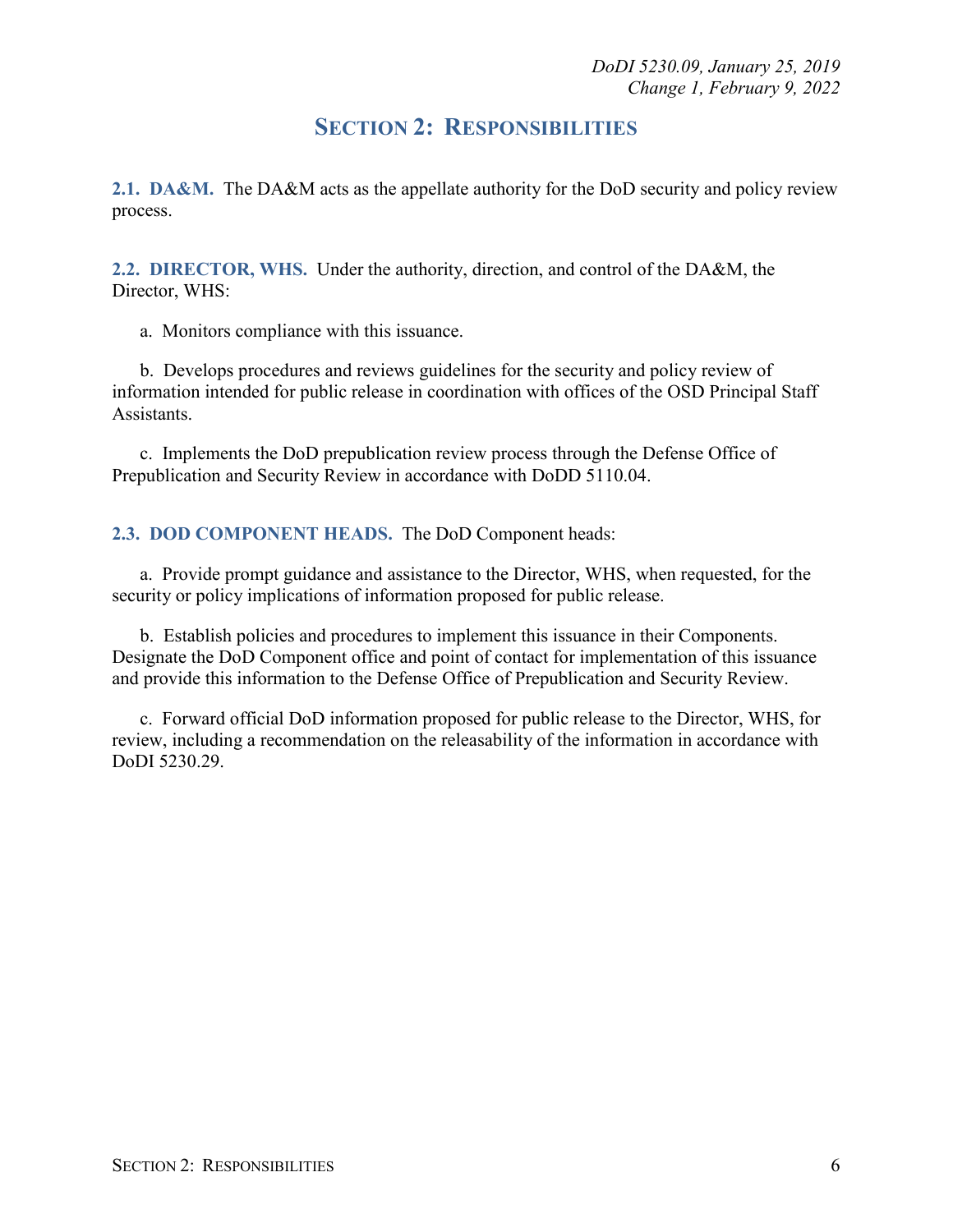## **GLOSSARY**

#### <span id="page-6-1"></span><span id="page-6-0"></span>**G.1. ACRONYMS.**

| DA&M                 | Director of Administration and Management                     |
|----------------------|---------------------------------------------------------------|
| DoDD                 | DoD directive                                                 |
| DoDI                 | DoD instruction                                               |
| DoDM                 | DoD manual                                                    |
| U.S.C.<br><b>WHS</b> | United States Code<br><b>Washington Headquarters Services</b> |

<span id="page-6-2"></span>**G.2. DEFINITIONS.** These terms and their definitions are for the purpose of this issuance.

#### **DoD personnel.**

Any DoD civilian officer or employee (including special government employees) of any DoD Component (including any nonappropriated fund activity).

Any individual hired by or for any DoD Component through a contractual arrangement.

Any active duty Regular or Reserve military officer, warrant officer, and active duty enlisted member of the Military Services.

 Any Reserve or National Guard member on active duty under orders issued pursuant to Title 10, U.S.C.

Any Reserve or National Guard member performing official duties, including while on inactive duty for training or while earning retirement points, pursuant to Title 10, U.S.C., or while engaged in any activity related to the performance of a federal duty or function.

 Any faculty member in a civil service position or hired pursuant to Title 10, U.S.C. and any student (including a cadet or midshipman) of an academy, college, university, or school of the DoD.

 Any foreign national working for a DoD Component consistent with labor agreements, international treaties and agreements, and host-country laws.

**information.** Any communication or representation of knowledge such as facts, data, or opinions in any medium or form.

**official DoD information.** All information that is in the custody and control of the DoD, relates to information in the custody and control of the DoD, or was acquired by DoD personnel as part of their official duties or because of their official status within DoD.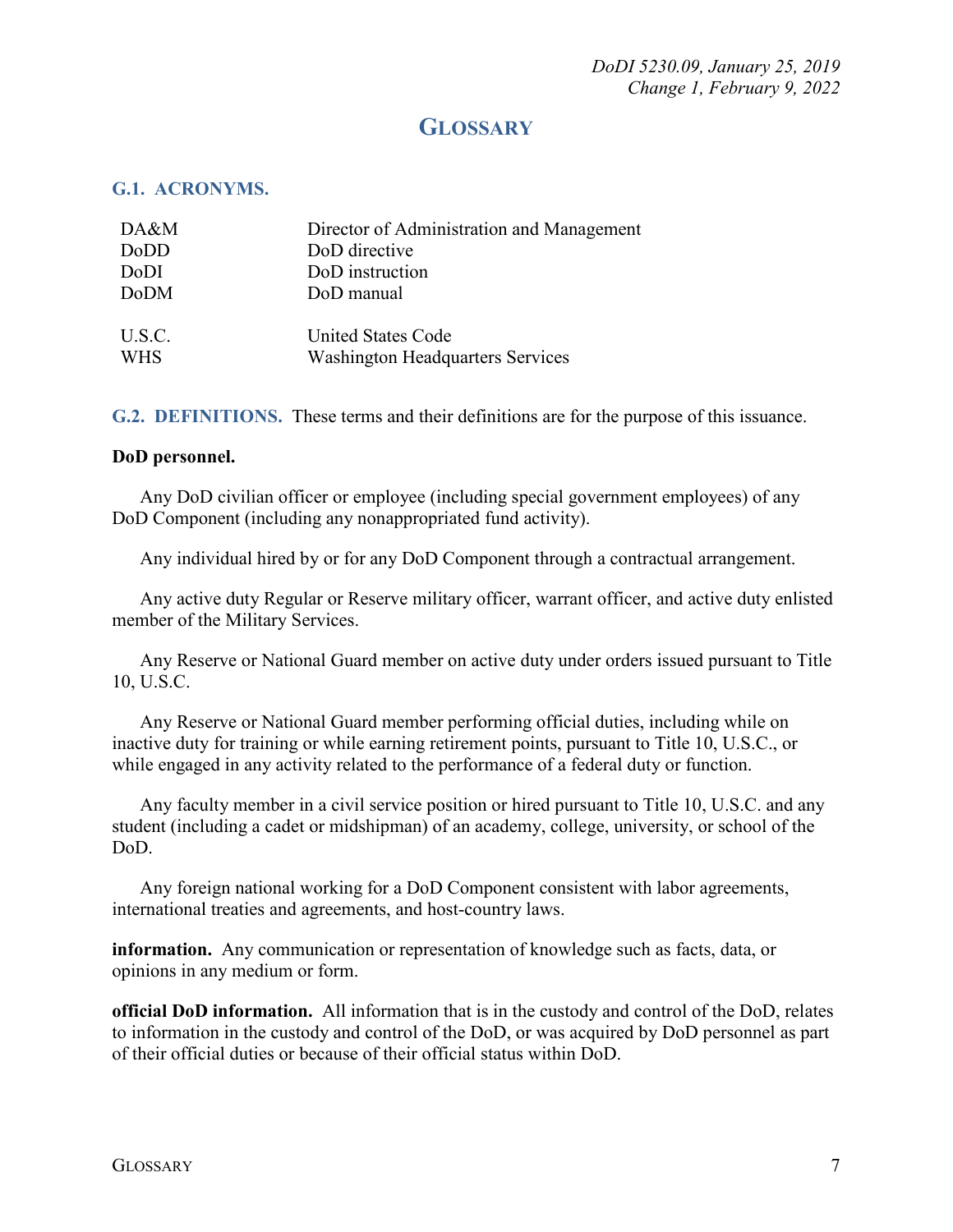**prepublication review.** The process by which information that is proposed for public release is examined by the Defense Office of Prepublication and Security Review for compliance with established national and DoD policies and to determine whether it contains any classified, export-controlled or other protected information. It is the responsibility of the originating office to ensure that this prepublication review is followed and that clearance is granted prior to the release of the information to the public.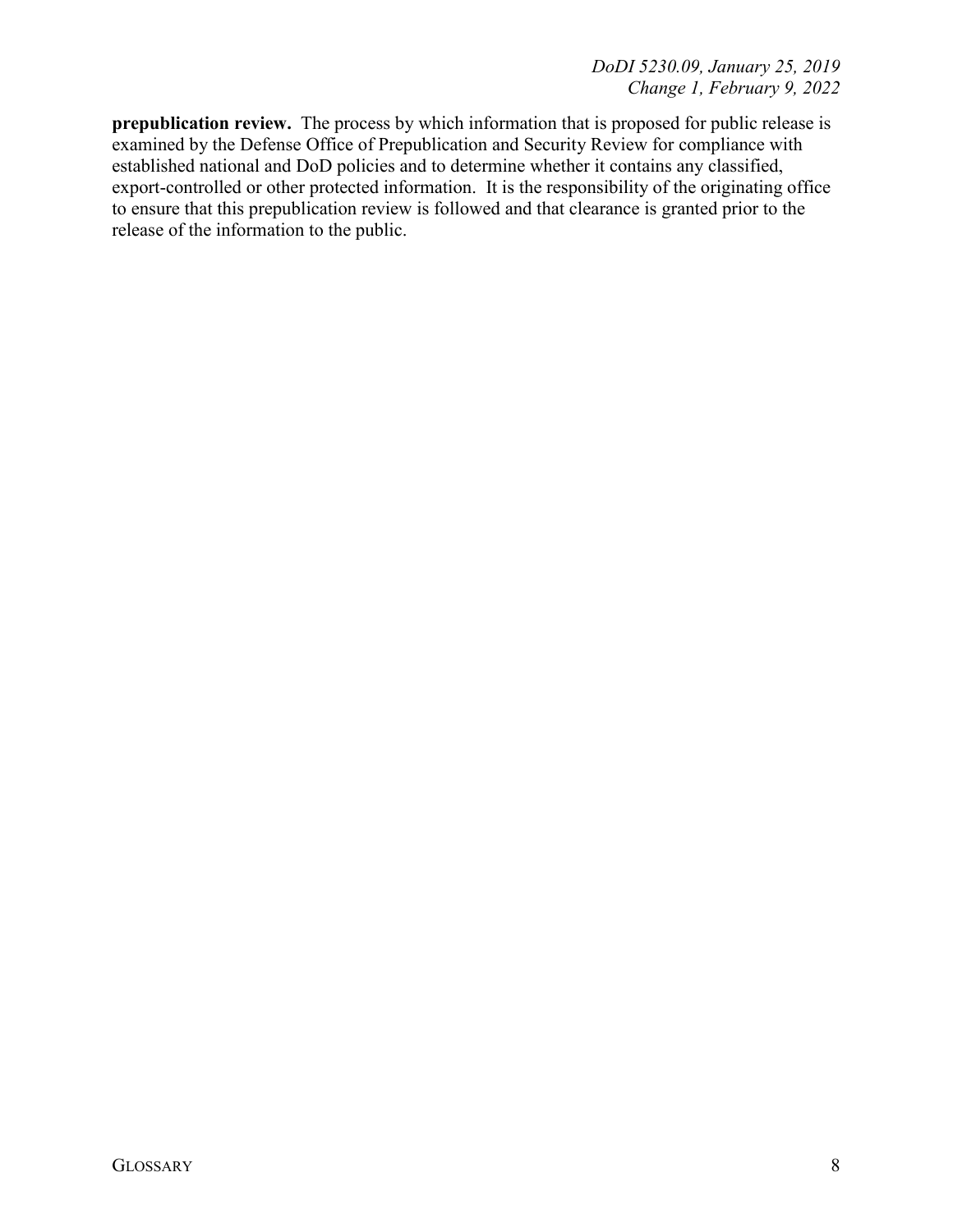### **REFERENCES**

- <span id="page-8-0"></span>Code of Federal Regulations, Title 22, Chapter I, Subchapter M, Parts 120 through 130
- Code of Federal Regulations, Title 32, Part 117
- Deputy Secretary of Defense Memorandum, "Re-establishment of the Assistant to the Secretary of Defense for Intelligence Oversight and the Director of Administration and Management," January 11, 2021
- DoD 5400.11-R, "Department of Defense Privacy Program," May 14, 2007
- DoD 5500.07-R, "Joint Ethics Regulation (JER)," August 30, 1993, as amended
- DoD Directive 5105.53, "Director of Administration and Management (DA&M)," February 26, 2008
- DoD Directive 5110.04, "Washington Headquarters Services (WHS)," March 27, 2013
- DoD Directive 5122.05, "Assistant To the Secretary of Defense for Public Affairs (ATSD(PA))," August 7, 2017
- DoD Directive 5205.02E, "DoD Operations Security (OPSEC) Program," June 20, 2012, as amended
- DoD Directive 5230.25, "Withholding of Unclassified Technical Data from Public Disclosure," November 6, 1984, as amended
- DoD Directive 5400.07, "DoD Freedom of Information Act (FOIA) Program," January 2, 2008
- DoD Directive 5405.2, "Release of Official Information in Litigation and Testimony by DoD Personnel as Witnesses," July 23, 1985
- DoD Directive 5500.07, "Standards of Conduct," November 29, 2007
- DoD Instruction 5040.02, "Visual Information (VI)," October 27, 2011, as amended
- DoD Instruction 5200.01, "DoD Information Security Program and Protection of Sensitive Compartmented Information (SCI)," April 21, 2016, as amended
- DoD Instruction 5200.48, "Controlled Unclassified Information (CUI)," March 6, 2020
- DoD Instruction 5230.24, "Distribution Statements on Technical Documents," August 23, 2012, as amended
- DoD Instruction 5230.27, "Presentation of DoD-Related Scientific and Technical Papers at Meetings," November 18, 2016, as amended
- DoD Instruction 5230.29, "Security and Policy Review of DoD Information for Public Release," August 13, 2014, as amended
- DoD Instruction 5400.04, "Provision of Information to Congress," March 17, 2009
- DoD Instruction 5000.11, "DoD Privacy and Civil Liberties Programs," January 29, 2019, as amended
- DoD Manual 5200.01, Volume 1, "DoD Information Security Program: Overview, Classification, and Declassification," February 24, 2012, as amended
- DoD Manual 5200.01, Volume 2, "DoD Information Security Program: DoD Information Security Program: Marking of Information," February 24, 2012, as amended